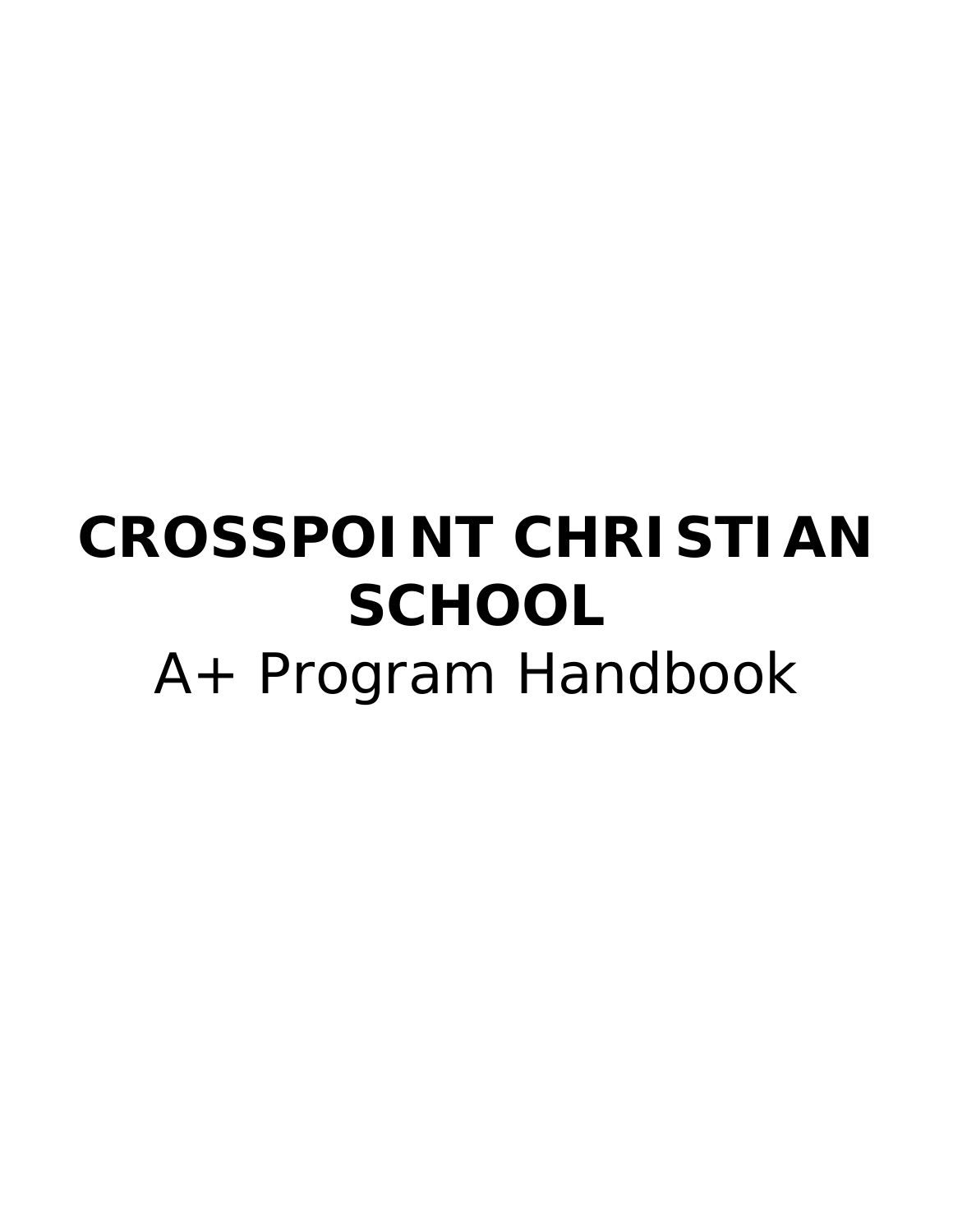## **Introduction**

The A+ Schools Program was established as part of the Missouri Outstanding Schools Act of 1993 in order to provide incentives for local high schools to raise academic expectations, reduce their dropout rate, establish relationships with the business community, and provide better career pathways to students. The legislation requires Crosspoint Christian School to establish guidelines and policies in order to administer the A+ Schools Program in a fair and consistent manner.

Crosspoint voluntarily chooses to participate in the A+ Schools Program as a commitment to provide all students with a rigorous education that prepares them for college, post/secondary career/technical training, and a high wage job. It is the responsibility of Crosspoint Christian School to meet and maintain all A+ requirements. The Missouri State Board of Education designates A+ status based on program review.

Eligible students graduating from an A+ high school may qualify for the student financial incentives of the A+ Schools Program. All reimbursements are dependent upon Crosspoint Christian School maintaining its status as an A+ School and the availability of state appropriations from the Missouri General Assembly. Reimbursement is not the funding responsibility of Crosspoint Christian School.

The purpose of this manual is to provide students, parents, and staff with information about the guidelines and policies of the Crosspoint Christian School's A+ School Program. It is Crosspoint's responsibility to maintain that designation. It is the responsibility of the students and parents to read, understand, and comply with the program requirements for eligibility. Please direct any additional questions concerning this program to the A+ Schools Coordinator.

For more information about the Missouri A+ Program visit: http://dhe.mo.gov/ppc/grants/aplusscholarship.php Information is also available on the Crosspoint website at www.crosspointchristianschool.org/aplus.

#### **Nondiscrimination Statement**

Crosspoint Christian School prohibits and will not tolerate discrimination against or harassment of any student, employee or applicant for employment because of race, color, national origin, religion, sex, age, genetic information, marital status, disability, handicapping conditions, or any other factor that is not a proper legal basis for an employment decision. This policy will prevail in all matters concerning the staff, the students, the public, the educational programs and services of the school, and individuals with whom the Board does business. Inquiries by students, parents, or employees regarding Crosspoint Christian School's nondiscrimination policies should be directed to the school administrator.

# **TABLE OF CONTENTS**

Financial Incentives 2 Student Eligibility 3 Enrollment Information 3 Attendance Requirement 4 Citizenship Requirement 5 Grade Point Average Requirement 6 Math Proficiency Requirement 6 Tutoring/Mentoring Requirement 7 Free Application for Federal Student Aid 8 Selective Service 8 Tuition Benefits 9 Suggested Timeline 10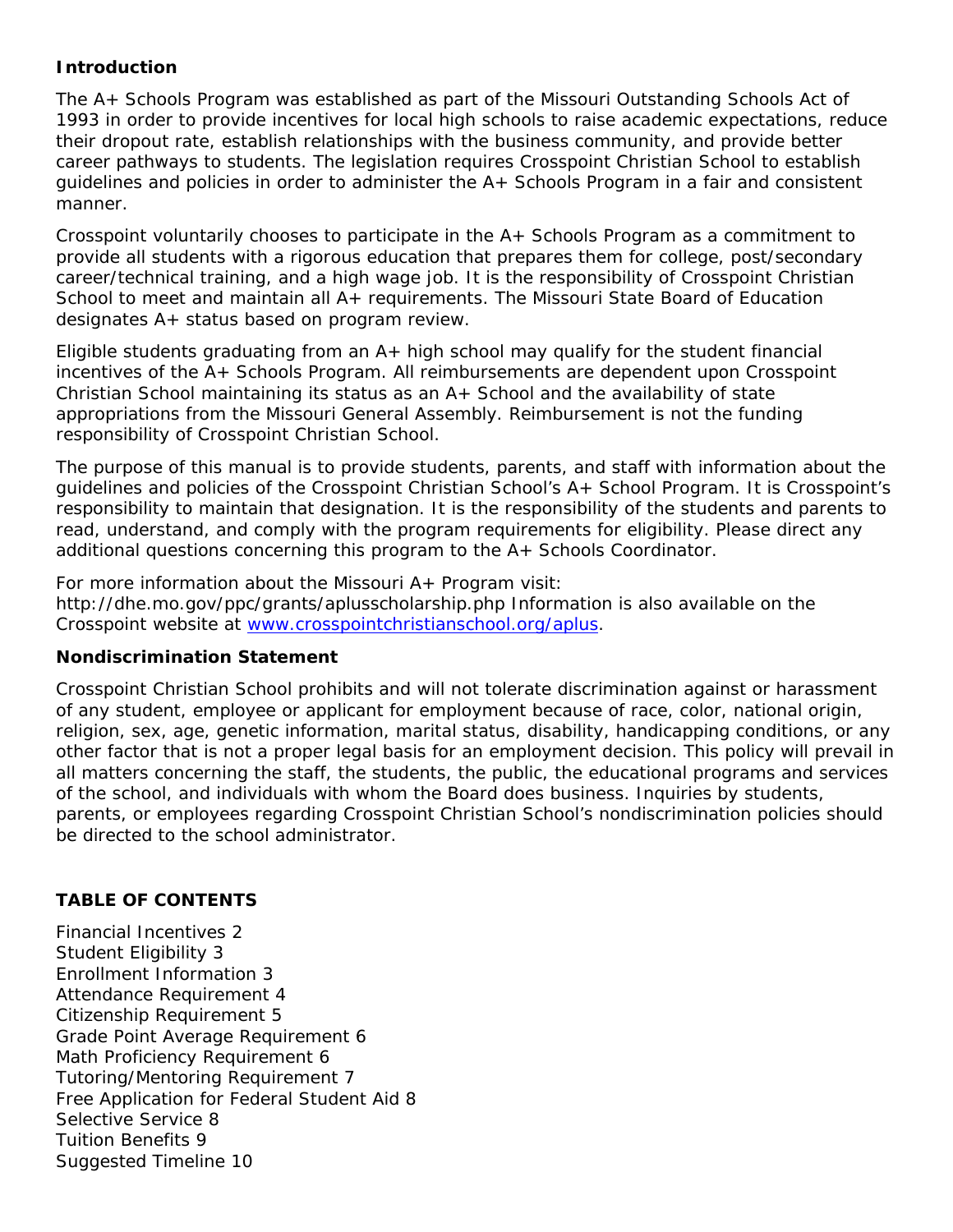# **FINANCIAL INCENTIVES**

Students who graduate from an A+ designated high school may qualify for state-paid financial incentives to attend any public community college or career/technical school in Missouri if the students successfully meet the requirements (see Eligibility Requirements). In addition, some four-year institutions may offer financial incentives for students who meet A+ criteria.

# **GOALS OF THE A+ PROGRAM**

As outlined by the Missouri Department of Elementary and Secondary Education, the primary goals of the A+ Program are:

- All students will graduate from high school.
- All students will complete a selection of high school studies that is challenging and for which there are measurable learner expectations.
- All students will proceed from high school graduation to college, post-secondary career/technical school, or a high wage job with workplace skill development opportunities.

 $A+$  students are under no obligation to use the  $A+$  financial benefits. The benefits are earned by each individual student and are not transferable to any other student.

Receipt of private scholarships will not affect an A+ participant's eligibility for benefits.

Financial need is not a factor in determining an  $A+$  participant's eligibility for  $A+$  benefits. However, an A+ participant is required to complete a FAFSA (Free Application for Federal Student Aid) to determine eligibility for non- payback financial aid (i.e. Pell Grant, Missouri State Grant, Supplementary Education Opportunity Grant). Visit www.fafsa.ed.gov for details.

A student who graduates at the end of the first semester of his/her senior year is eligible to receive A+ funds for the semester immediately following as long as the student has met all program eligibility requirements. Educational incentives will be provided as long as state funds are appropriated by the legislature.

In order to use A+ incentives, students must meet criteria established by the A+ Schools Program and the participating post-secondary institutions. Students are encouraged to check with the admissions office of their school of choice for any criteria in addition to these general guidelines:

- Enrolled as a full-time degree seeking student
- Maintain the school's satisfactory academic progress policy
- Incentive is good for the completion of 105% of credit hours
- Must be used within forty-eight months of high school graduation date documented on your high school transcript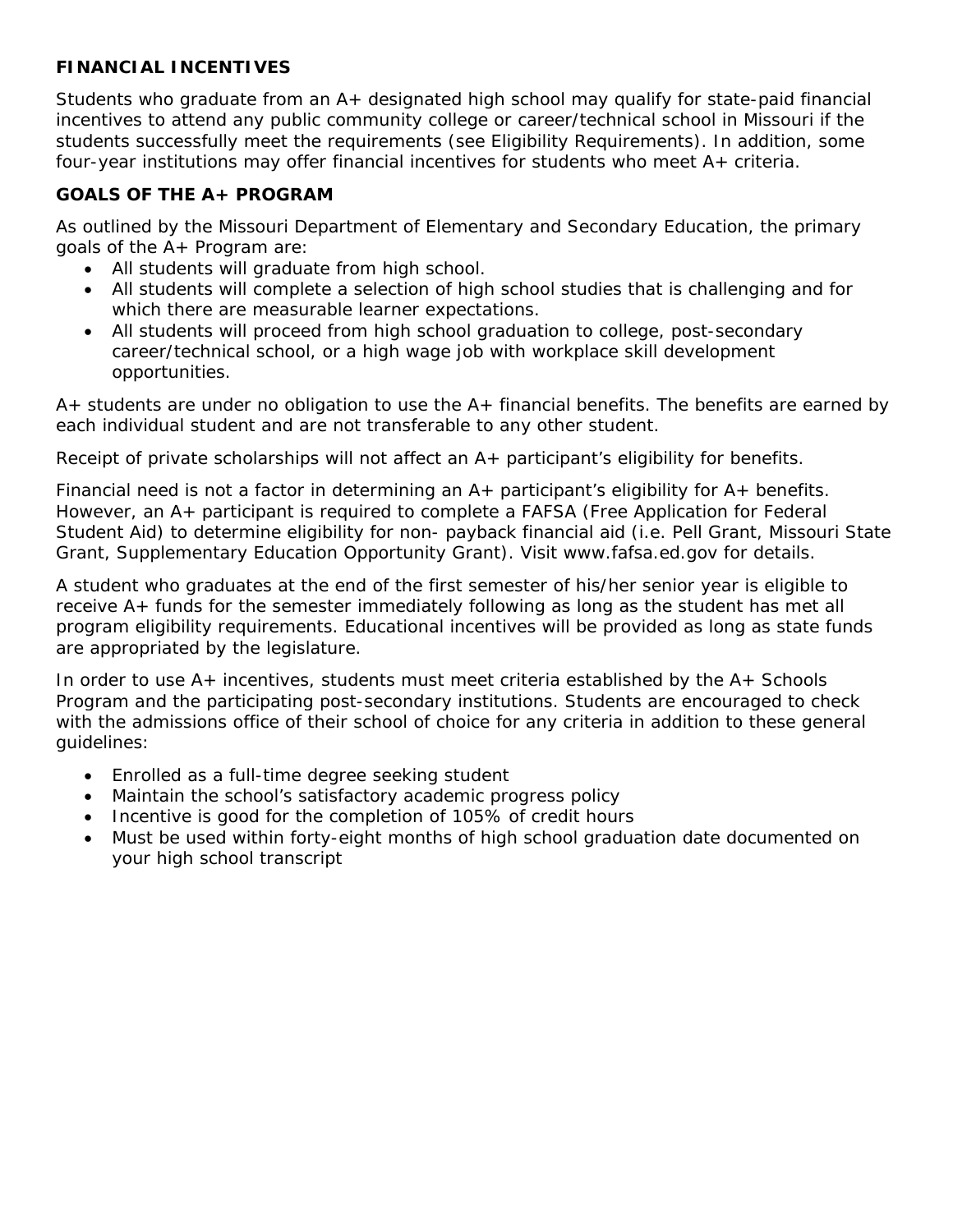# **STUDENT ELIGIBILITY**

Crosspoint students meeting the following requirements may be eligible for financial reimbursement (providing Crosspoint Christian School maintains A+ status and funds are available from the Missouri General Assembly):

- Have a signed A+ Agreement on file.
- Attend an A+ designated high school for any three years immediately prior to graduation.\*
- Graduate with an unweighted, unrounded cumulative GPA of at least 2.5 on a 4.0 scale (a GPA of 2.49 will not be rounded).
- Achieve math proficiency and meet the school's academic progress policy.
- Maintain at least a 95% cumulative attendance record in grades 9 12. An attendance rate of 94.9% will not be rounded.
- Perform 50 hours of unpaid mentoring and/or tutoring.
- Maintain a record of good citizenship and avoid the use of alcohol and unlawful drugs.
- Make a good faith effort to apply for non-payback financial aid by completing the FAFSA (Free Application for Federal Student Aid).
- Register for Selective Service if applicable

\* If one of your parents is a member of the military on active duty or has retired from the military and relocated to Missouri within one year of his/her retirement, you are exempt from this requirement. However, you must attend an A+ designated high school and meet all of the other high school eligibility requirements in the school year immediately preceding graduation.

# **To maintain A+ eligibility at the postsecondary level, students must:**

- Enroll and attend on a full-time basis a participating Missouri community college or postsecondary career/technical school.
- Be seeking a degree at the institution at which you are enrolled.
- Meet the GPA requirements defined in your school's satisfactory academic progress policy.
- Make a good faith effort each year to secure all available federal financial aid by completing the FAFSA.

# **ENROLLMENT INFORMATION**

A+ enrollment is voluntary. Students may participate in the program by completing and returning a signed Program Agreement to the A+ coordinator. After all signatures are obtained by the A+ coordinator, the student will be confirmed as an active A+ student. Upon confirmation into the A+ Program it becomes the responsibility of the student to meet all the requirements of the program to become eligible for the tuition reimbursement upon graduation.

Students are encouraged to enroll in the A+ Program during their freshman year. Early enrollment in the program allows students and parents to receive regular information on the  $A<sub>+</sub>$ Program from the A+ Coordinator.

Students may sign up for the A+ Schools Program at any time between grades nine and eleven.

Seniors must enroll no later than the last Wednesday in September of the senior year due to the need to complete fifty required hours of tutoring.

\* Transfer students who enroll in Crosspoint Christian School after the last Wednesday of September in their sophomore year will NOT qualify to participate in the Crosspoint A+ Schools Program, unless they are transferring from another A+ designated school.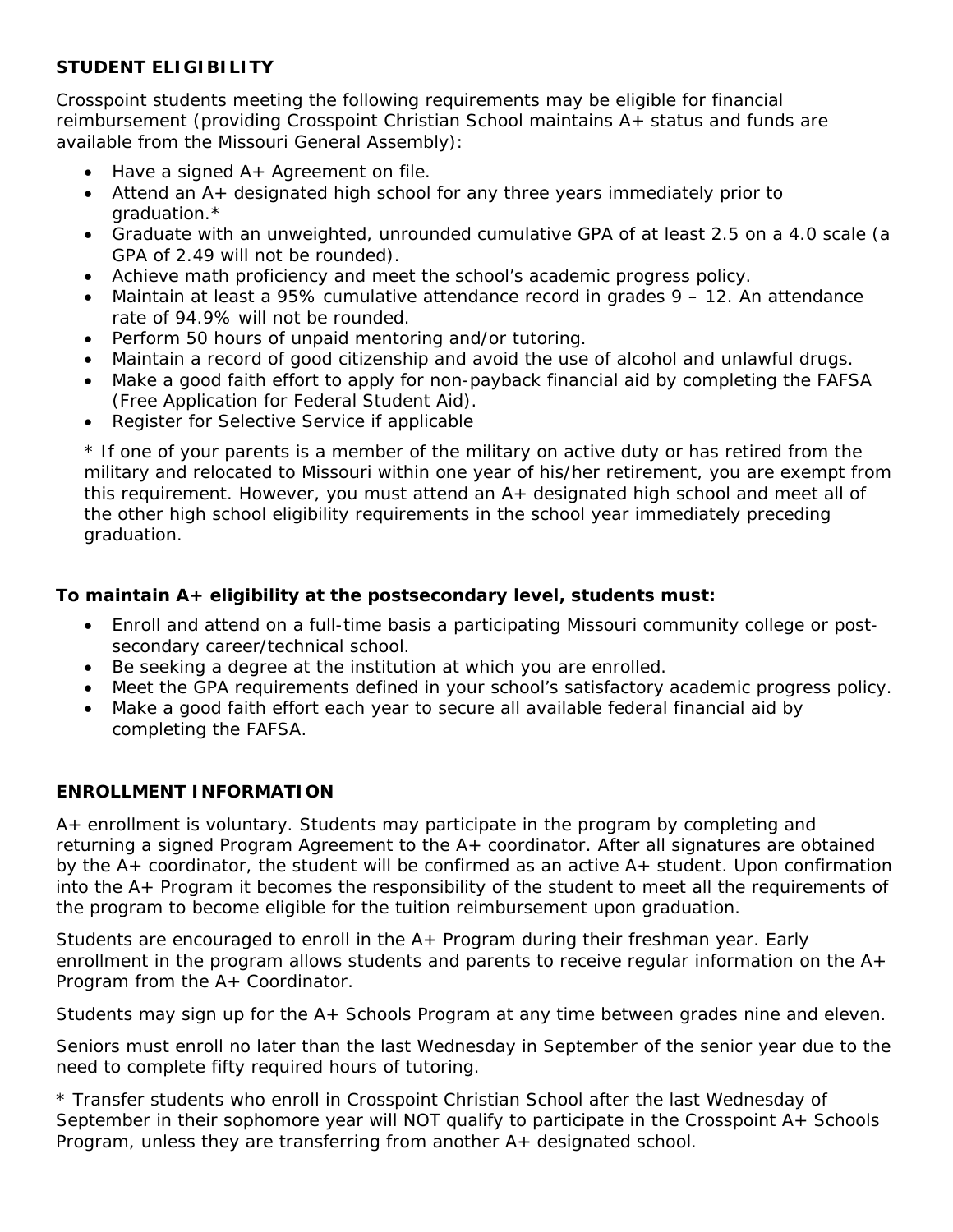#### **ATTENDANCE REQUIREMENT**

A+ participants are expected to attend school regularly. A+ participants must graduate with a minimum cumulative (grades  $9 - 12$ ) attendance rate of 95%. (An attendance rate of 94.9% will not be rounded.)

Attendance is based upon all days when school is in regular session. Only the days and times calculated for Average Daily Attendance (ADA) will be used to determine the 95% attendance requirement. The school office will keep the official record for each student.

Parents/guardians and students will be provided with information on the student's attendance at the end of each semester. However, it is the responsibility of each A+ participant to closely monitor his/her attendance. Furthermore, each A+ participant should read and understand the attendance policy.

The A+ attendance policy may provide relief in cases where the absence was beyond the control of the A+ participant via a review process. \*

Any time an A+ student is absent for one of the "Eligible Exceptions," the student must bring required documentation as soon as possible to the  $A<sub>+</sub>$  coordinator to be filed in the event an attendance review needs to be made. This precaution will prevent delays and/or confusion during review proceedings.

Attendance review will **not** be granted for the following:

- Truancy
- Suspension
- Personal/Family Vacation
- Transportation
- Absences due to Final Exam Exemptions

| ABSENCES ELIGIBLE FOR EXCEPTION | <b>REVIEW DOCUMENTATION REQUIRED</b>                                           |
|---------------------------------|--------------------------------------------------------------------------------|
| Hospitalization                 | Physician's letter                                                             |
| Chronic Health problem          | Physician's letter                                                             |
| Court Appearance                | Court letter                                                                   |
| <b>Funeral</b>                  | Parent letter and copy of death certificate,<br>obituary, or memorial pamphlet |
| Religious Holiday               | Letter from clergy                                                             |
| Personal/Family Calamity        | Parent and school counselor letter                                             |
| Catastrophic illness/injury     | Physician's letter                                                             |
| College Visit                   | Letter from College Admissions Office                                          |

\*In the event the student is deemed ineligible after absences have been reviewed, attendance appeals may be directed to the A+ Schools Appeals Committee. To appeal, the parent/guardian must notify the A+ Schools Coordinator in writing of his/her intent to appeal within 10 days of receiving an ineligibility letter. An A+ Appeals Committee shall hear the appeal within 10 working days of receiving a written request and return its decision to the parent/guardian in writing. The A+ Schools Appeals Committee will consist of the following individuals: the school administrator, a Crosspoint high school teacher, a member of the school board, and the A+ Coordinator (who will be a non-voting member in the appeals process). The  $A+$  Appeals Committee's decision is final and is not subject to further appeal.

A+ attendance requirements are not to be confused with the general attendance requirements of Crosspoint Christian School as printed in the student handbook.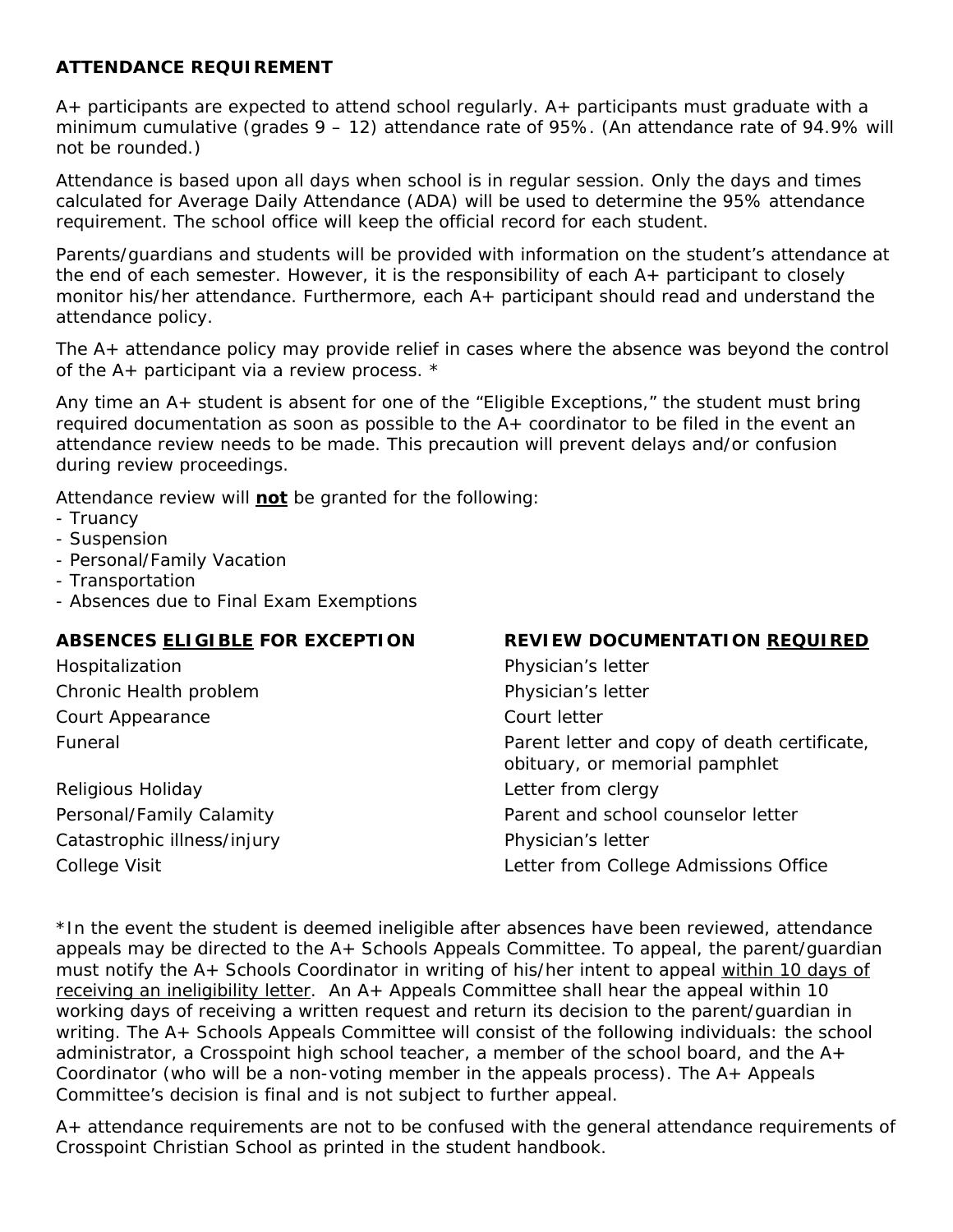#### **CITIZENSHIP REQUIREMENT**

Students who participate in the A+ Schools Program must be good citizens and judged so by the proper school authorities. Specifically:

- The student must have no involvement with drug or alcohol possession and/or abuse during any activity associated with Crosspoint Christian School. A violation will result in automatic removal of the student from the Crosspoint A+ Program.
- The student must adhere to a code of behavior that will demonstrate respect for authority, faculty, school property, and fellow students. The school's printed discipline policy will serve as the definition of appropriate behavior. Specific information can be found in the school handbook.
- Students who receive consequences for a violation of the Safe Schools Act will be removed from the A+ Program (including but not limited to: assault, weapons, and drug distribution).
- Students who are convicted of a felony will not qualify.
- Students will lose A+ eligibility if they receive more than one day of in or out of school suspension during their high school career for offenses other than alcohol/drugs or violations of the Safe Schools Act.

Citizenship appeals may be directed to the A+ Schools Appeals Committee when a student believes that he/she has been declared ineligible unfairly. To appeal, the student or parent/guardian must notify the A+ Schools Coordinator in writing of his/her intent to appeal within 10 days of receiving an ineligibility letter.

An A+ Appeals Committee shall hear the appeal within 10 days of receiving a written request and return its decision to the student in writing. The A+ Schools Appeals Committee will consist of the following individuals: the school administrator, a Crosspoint high school teacher, a member of the school board, and the A+ Coordinator (who will be a non-voting member in the appeals process). The student may not appeal the A+ Appeals Committee's decision.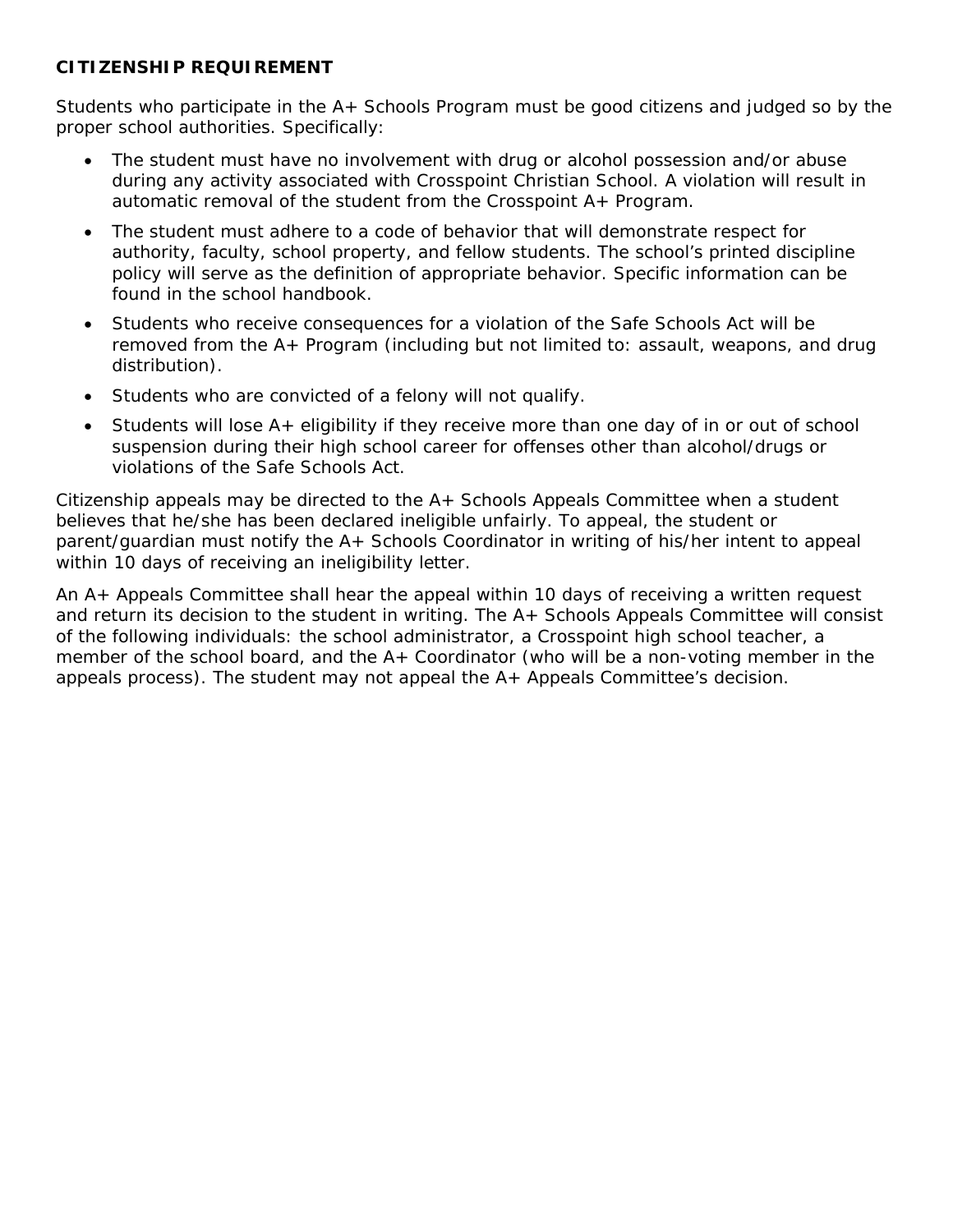#### **GRADE POINT AVERAGE REQUIREMENT**

A+ participants must graduate with a cumulative minimum unweighted, unrounded, grade point average (GPA) of 2.5 on a 4.0 scale (a GPA of 2.49 will not be rounded). The cumulative GPA will be computed over a period of four years in high school.

The student's official transcript will serve as the basis for computing the cumulative GPA.

It is the responsibility of the A+ participant to closely monitor his/her grade point average through the school's home grade portal.

In addition, updates will be provided periodically to all  $A+$  students and parents from the  $A+$ coordinator. Final determination of  $A+$  eligibility cannot be made until an  $A+$  participant graduates and his/her final GPA is calculated.

## **MATH PROFICIENCY REQUIREMENT**

The Missouri Department of Higher Education will require that students demonstrate math proficiency for A+ Eligibility using a sliding scale of cumulative GPA and ACT Math sub-score. The class of 2017 must meet the following minimum requirements:

| High School GPA | <b>ACT Math Sub-Score</b> |
|-----------------|---------------------------|
| 2.5             | 17                        |
| 2.8             | 16                        |
| 3.O             | 15                        |

It is important for students to understand that math proficiency is now considered an A+ requirement, along with GPA, attendance, citizenship and tutoring hours. Students who do not demonstrate math proficiency prior to graduation may not be A+ Eligible nor have access to A+ funds immediately after graduation.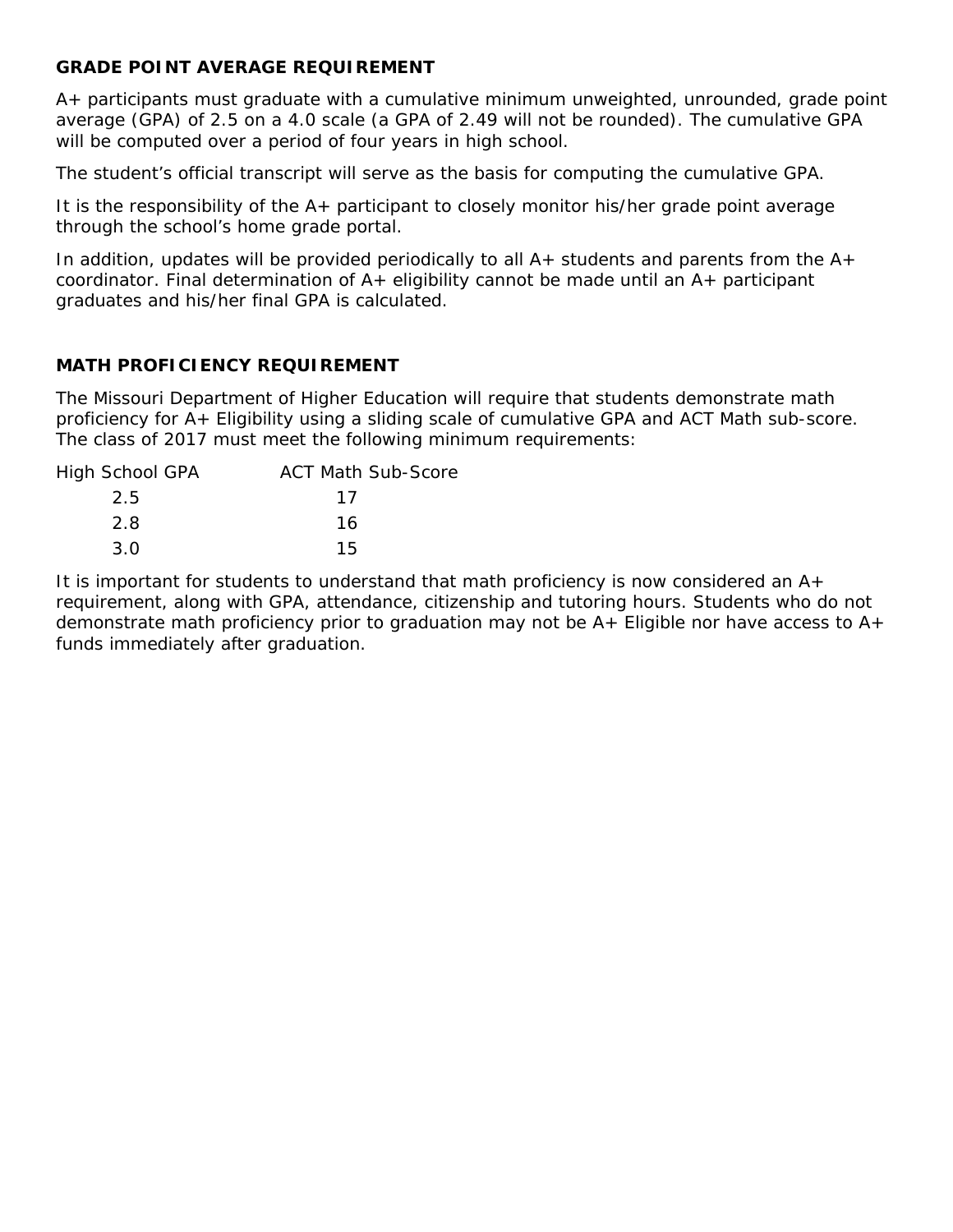## **TUTORING/MENTORING REQUIREMENTS**

A+ students must verify a tutoring or mentoring assignment with the Crosspoint A+ Mentoring Coordinator, complete an A+ Tutoring/Mentoring Agreement, and attend a training session before they may begin accumulating tutoring/mentoring hours.

A+ students must perform fifty hours of unpaid mentoring/tutoring. All tutoring/mentoring must be:

- Pre-approved by the A+ Mentoring Coordinator
- Performed under the direct supervision of an approved supervisor
- Performed at an approved location

- Accomplished during the four-year span from  $9<sup>th</sup>$ -12<sup>th</sup> grade, whether during school year or during summer break

- Directly related to teaching skills to peers or younger children
- Completed by graduation

Tutoring/mentoring services may not be provided to family members (siblings/cousins).

Transportation to and from mentoring/tutoring service locations away from the Crosspoint Christian School campus is the responsibility of the  $A+$  participant. To participate in off-site tutoring/mentoring, the student must have on file an A+ Transportation Permission Form.

The student must maintain a log sheet that includes the date, length of tutoring/mentoring sessions, and signature of the supervising employee. Log sheets will be distributed at the A+ tutor training session and available from the A+ Mentoring Coordinator. Log sheets are to be turned in to the A+ Mentoring Coordinator at the end of each month so that student progress can be monitored. Students will not receive credit for unverified activities or for activities verified on forms that are lost or not delivered to the A+ Mentoring Coordinator. Failure to turn in authorized log sheets could jeopardize eligibility in the A+ Program.

Up to 8 hours of the tutoring/mentoring requirement may consist of job shadowing in a career of interest to the student. Such time will be documented on the A+ Job Shadowing Form.

Tutoring/mentoring/job shadowing activities are to be conducted in a controlled, disciplined, and orderly manner, and only for as long as the experience is productive and necessary. Participants should consider themselves as guests of the mentoring/ tutoring service location and should conduct themselves at all times in accordance with the Crosspoint student handbook. Responsibilities of tutoring/mentoring assignments include participation at agreed upon times and dates. Advance notification should be given when the A+ participant will not be able to meet the mentoring/tutoring obligation.

The supervisor will evaluate the student's mentoring/tutoring obligation every four weeks. A+ participants who do not meet the behavioral expectations of the supervisor during any portion of the tutoring experience risk forfeiture of tutoring/mentoring opportunities.

A+ students who feel there are problems and/or conflicts with the supervisor or mentoring/tutoring assignment (i.e. teacher, student, etc.) should report the problem(s) immediately to the A+ Mentoring Coordinator.

All tutoring/mentoring activities must be completed by senior's last day of attendance. This enables the A+ Coordinator to verify eligibility and file all necessary paperwork.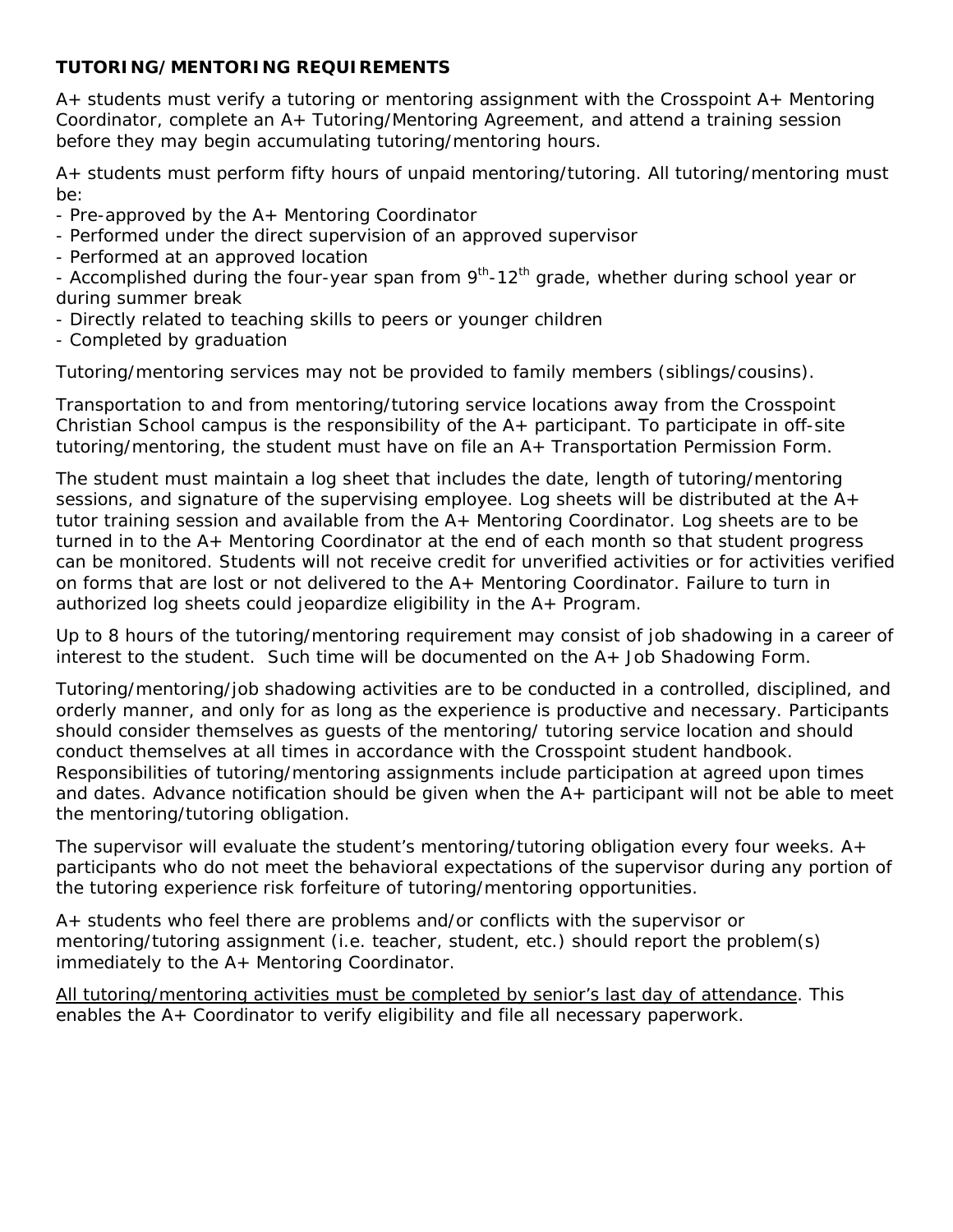## **FREE APPLICATION FOR FEDERAL STUDENT AID (FAFSA) REQUIREMENT**

A+ Participants and their parents are required to complete and submit the FAFSA as a good faith effort to secure all available federal post-secondary student financial assistance funds that do not require repayment. Information reported on FAFSA is required by post-secondary institutions to complete the enrollment process.

The A+ Scholarship will reimburse the unpaid balance of your tuition and general fees after all available, non-loan federal financial assistance, such as the federal Pell Grant (FAFSA), has been applied to your account. This may result in a zero award if your Pell Grant is sufficient to cover all tuition and general fees.

- Parents must complete and submit the online FAFSA form. The FAFSA information must be available to the public community college or career/technical school that the student is planning to attend.
- Parents of seniors are encouraged to apply as soon as possible after October 1. The FAFSA may be submitted online at www.fafsa.ed.gov by the April 1st deadline. Both East Central College and St. Louis Community College offer several FAFSA nights to help students complete this application. Those dates are generally available on the college websites, and Crosspoint will make every effort to publicize those nights on its website as well.
- Crosspoint Christian School does not have access to personal information submitted with the FAFSA.
- FAFSA must be completed each year the student is enrolled at a community college or career/technical school and receiving A+ funds.

#### **SELECTIVE SERVICE**

A+ participants who are required by the laws of the United States to register with the Selective Service must register or forfeit their eligibility for the A+ financial aid.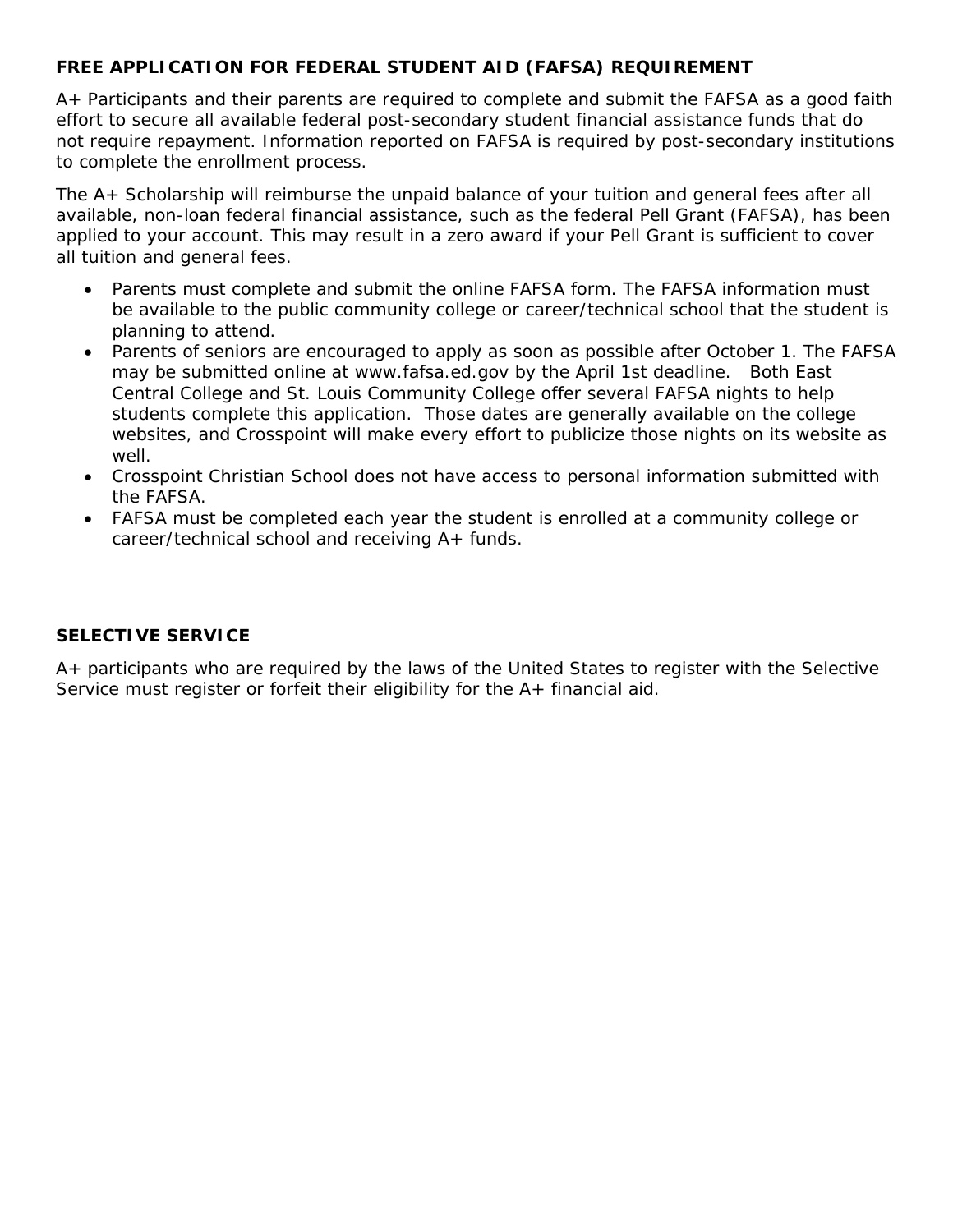# **ACCESSING TUITION BENEFITS AND MAINTAINING ELIGIBILITY**

A certified A+ student who has graduated from Crosspoint Christian School has forty-eight months after the graduation date documented on your high school transcript to take advantage of the financial incentives. To be eligible for incentives, participants must:

- Be verified by the  $A+$  Coordinator and certified as eligible for  $A+$  incentives.
- Be notified in writing as to approval or denial of their eligibility to receive A+ incentives. If denied, the participant will be provided with reason for the denial.
- Have name submitted to the State Department of Elementary and Secondary Education, A+ Division.
- Inform the post-secondary institution to which they have made application of their intent to use the financial incentives. The institution will prepare the necessary paperwork and bill the State of Missouri.
- Enroll and attend on a full-time basis at a Missouri public community college.
- Be seeking a degree from the institution at which you are enrolled.
- Maintain the school's satisfactory academic progress policy while attending any postsecondary institution. Students do not have access to funds while academic progress is below the school's satisfactory standards.
- Complete and submit the FAFSA (Free Application for Federal Student Aid) for each year the student is enrolled in school.

# **PARENT REMINDERS**

- Upon enrollment, immediately contact the financial aid office of the school of choice for assistance.
- Once your son/daughter is A+ certified, do not pay tuition to the school that your student is attending. The Missouri A+ Program will reimburse the college/career-technical school for your son/daughter's tuition.
- It is highly recommended that you encourage your son/daughter to attend the  $A+$ orientation meeting that is sponsored by the college.
- If you have questions or concerns, please contact the financial aid office at your son/daughter's college immediately. The Crosspoint A+ Coordinator will attempt to keep parents and students informed of any new information we receive from MDHE regarding the A+ Program Eligibility Requirements.
- The A+ Scholarship will reimburse the unpaid balance of your student's tuition and general fees after all available, non-loan federal financial assistance, such as the federal Pell Grant (FAFSA), has been applied to his/her account. This may result in a zero award if your student receives a Pell Grant sufficient to cover all tuition and general fees.